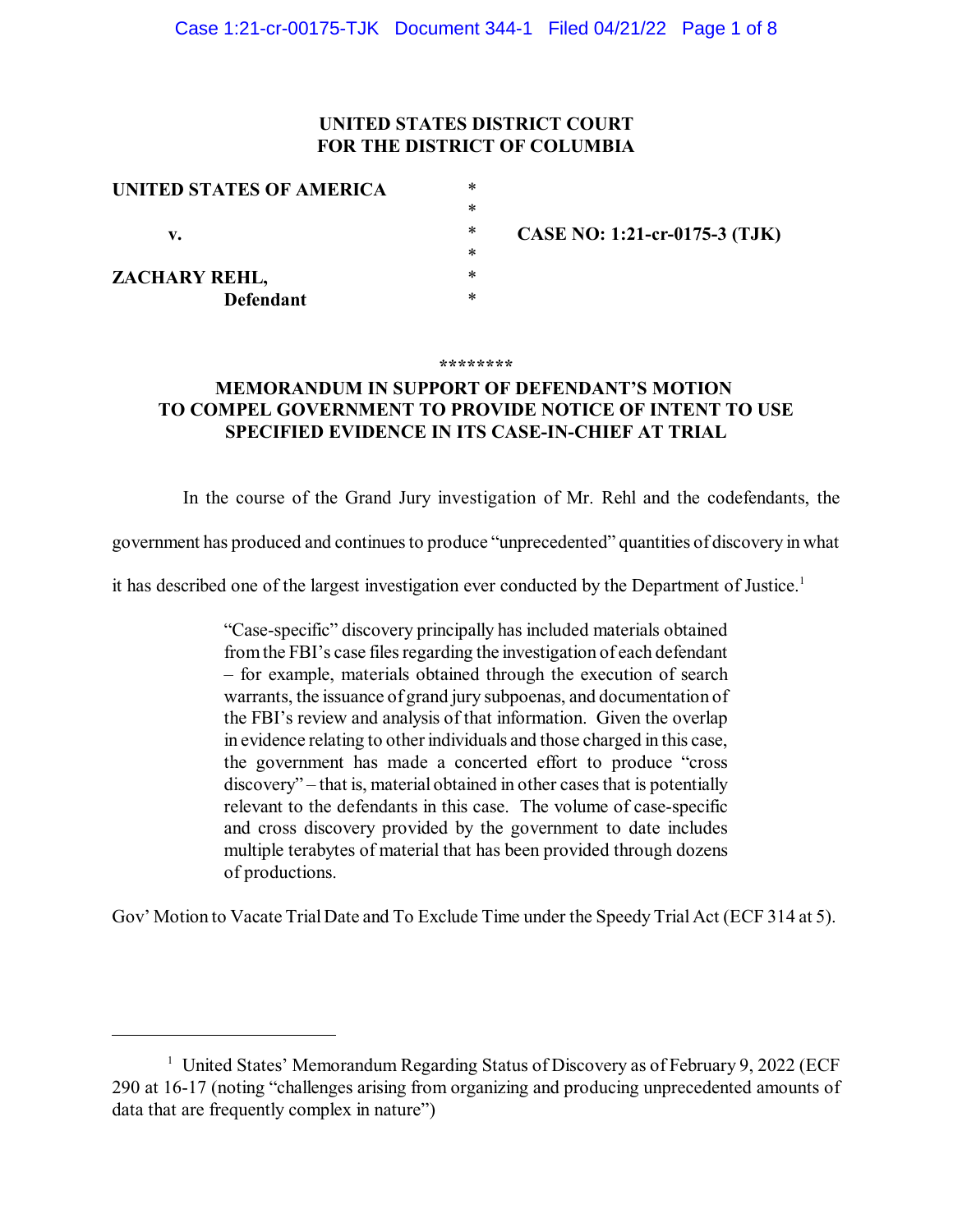### Case 1:21-cr-00175-TJK Document 344-1 Filed 04/21/22 Page 2 of 8

It has also produced voluminous additional discovery, which it terms "global discovery."<sup>2</sup> Id. at 6-7. The review of this material is a burdensome undertaking.

At previous status conferences and in papers filed with the Court, defense counsel have informed the Court that the volume of discovery dictates that the government should be required to designate and identify the materials the government intends to use at trial from the voluminous materials it continues to produce. In particular, the government should be required to provide scanned exhibits sooner rather than later and not just in the days before trial as it does in ordinary cases. Despite discussions with the government around this topic, the parties have not been able to resolve the issue. This motion now follows.

#### **ARGUMENT**

## **I. THE GOVERNMENT MUST IDENTIFY, FROM THE MATERIALS PRODUCED DIRECTLY TO THE DEFENDANT, THE ITEMS THAT IT "INTENDS TO USE" IN ITS CASE-IN-CHIEF AT TRIAL**

Federal Rule of Criminal Procedure 16(b)(1)(A) provides:

If a defendant requests disclosure under Rule  $16(a)(1)(E)$  and the government complies, thenthe defendant must permit the government, upon request, to inspect and to copy or photograph [certain specified items] if: (i) the item is within the defendant's possession, custody, or control; and (ii) the defendant intends to use the item in the defendant's case-in-chief at trial.

<sup>&</sup>lt;sup>2</sup> Global discovery includes "tens of thousands of hours of surveillance video, bodyworn camera footage, and public source video; information and data from tens of thousands of tips provided to the Federal Bureau of Investigation ("FBI") and local police departments; hundreds of internal investigation reports into the conduct of law enforcement on January 6, 2021; hundreds of thousands of FBI reports documenting the investigation of all subjects identified as playing a role in the breach of the Capitol; and data seized pursuant to legal process or consent from thousands of digital devices and other digital accounts of those who participated in the Capitol Breach." Motion to Vacate Trial Date and To Exclude Time under the Speedy Trial Act (ECF 314 at 6-7).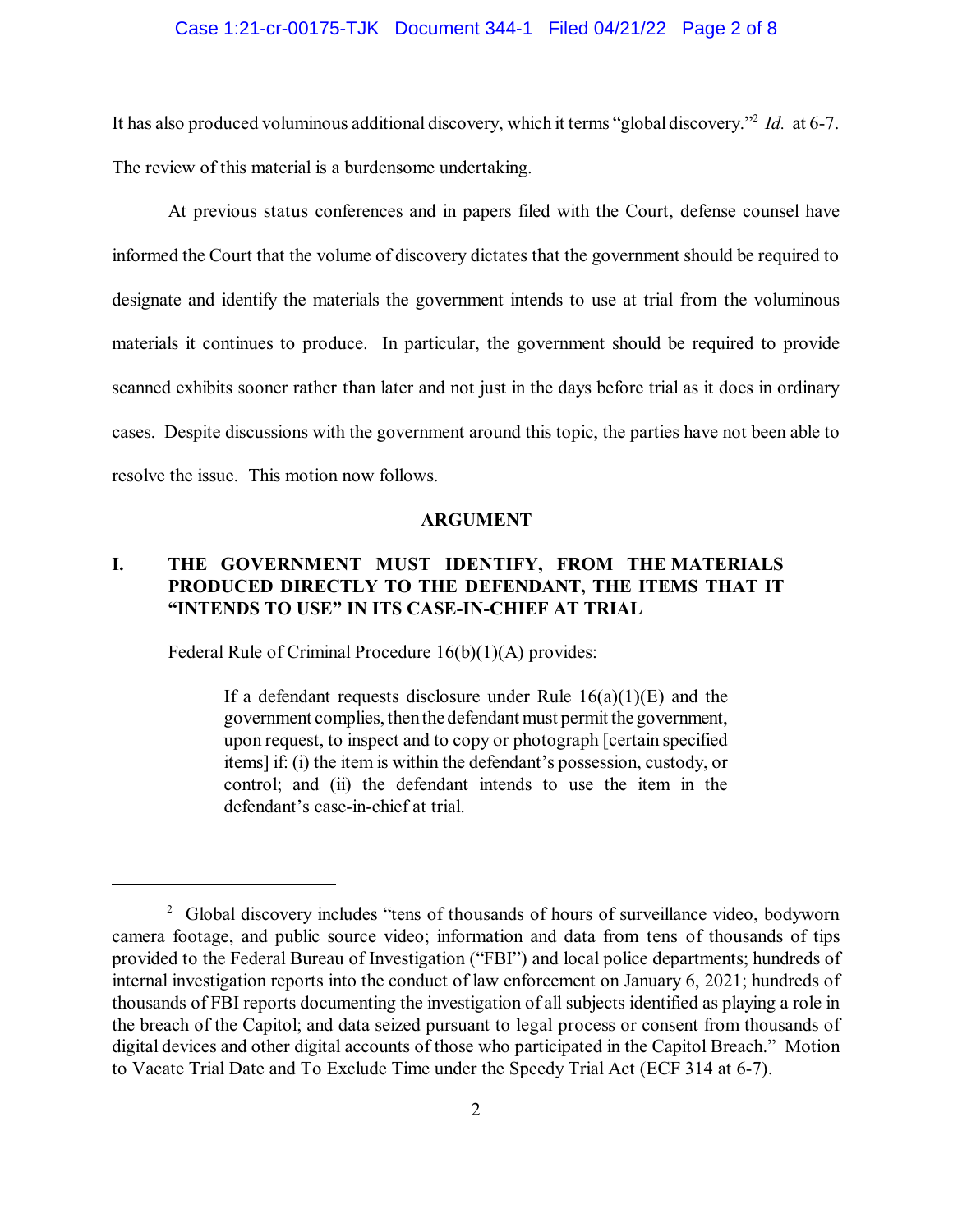### Case 1:21-cr-00175-TJK Document 344-1 Filed 04/21/22 Page 3 of 8

The effect of the Rule is clear: The government will be given access to only those items in Mr. Rehl's possession, custody, or control that he intends to use in his case-in-chief at trial. The government thus can have no concern that among the items Mr. Rehl makes available will be materials that he does *not* intend to use in his case-in-chief.

But Mr. Rehl enjoys no similar certainty with respect to the government's disclosures. Rule 16(a)(1)(E) requires the government to make available those items within its possession, custody, or control that are "material to preparing the defense," that the government "intends to use . . . in its case-in-chief at trial," *or*that were "obtained fromor belong[] to the defendant." The text ofthe Rule contains no explicit requirement that the government identify – from among all the items made available – the items that it intends to use in its case-in-chief.

Mr. Rehl is thus left to guess which items are intended for use in the government's case-inchief and which, for example, were disclosed only because they were obtained fromhim or the other defendants. Mr. Rehl should not be required to speculate in this fashion, especially when his own disclosures under Rule 16(b)(1)(A) will serve as a *de facto* identification to the government of the particular items he intends to use in his case-in-chief. Indeed, this Court has made clear that the Rules contemplate "reciprocity," and their purpose isto "avoid surprise and gamesmanship." *United States v. Hsia*, 2000 WL 195067, at \*1 (D. D.C. Jan. 21, 2000) (Friedman, J.) (citations and internal quotation marks omitted).

Numerous courts have required the government to identify with specificity the particular items that it intends to use in its case-in-chief at trial.<sup>3</sup> See United States *v. Anderson*, 416 F. Supp. 2d 110,

<sup>&</sup>lt;sup>3</sup> It is clear that "use  $\dots$  in  $\dots$  case-in-chief at trial" includes "not only documents which will be marked and offered in evidence by the government, but also documents which will be relied on or referred to in anywayby anywitness called by the government during its case in chief." *United States*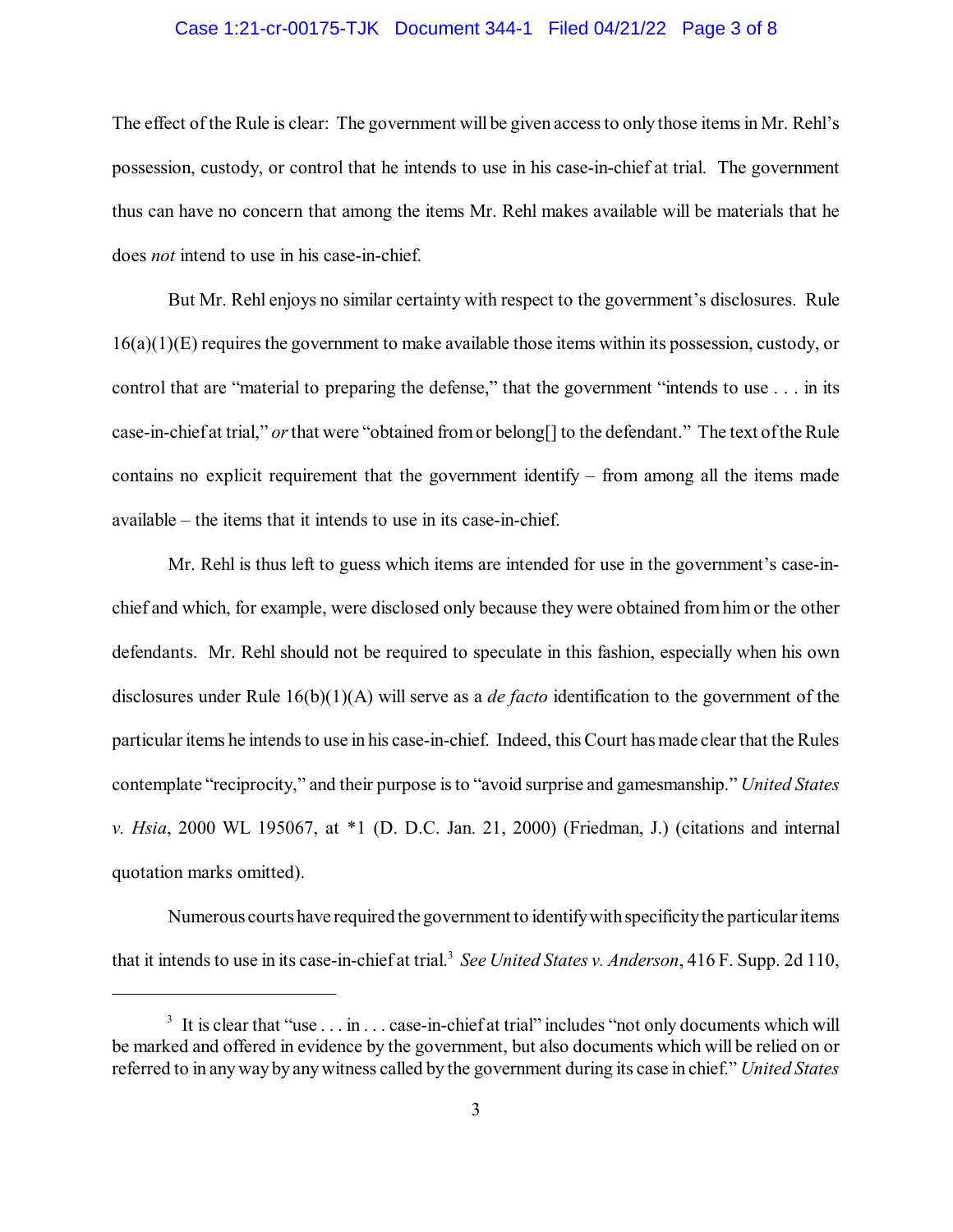#### Case 1:21-cr-00175-TJK Document 344-1 Filed 04/21/22 Page 4 of 8

112, 116 (D. D.C. 2006) (requiring government to identify which grand jury materials it intended to use in its case-in-chief); *United States v. Poindexter*, 727 F. Supp. 1470, 1484 (D. D.C. (1989) (government may not take a "broad brush approach" to discovery, identifying "several

thousand pages, any of which it 'may' rely on at trial"); *United States v. Upton*, 856 F. Supp. 727,

746-48 (E.D. N.Y. 1994) (requiring the government to specify, from the thousands of documents

produced, those documents upon which it planned to rely at trial); *United States v. Turkish,* 458 F.

Supp. 874, 882 (S.D. N.Y. 1978) (government may not "'bury[] the defendant in paper' by merely

. . . making all of the documents available"); *see also United States v. McDonald*, No. 01-CR-1168,

2002 WL 2022215, at \*3 (E.D. N.Y. Aug. 6, 2002) (citing "with approval" the decision in *Upton*,

and ordering the government to identify those documents it intended to use in its case-in-chief).

The results in these cases make good sense; they ensure both reciprocity and fairness. As

Judge Harold Greene stated in *Poindexter*:

While the government's case or strategy may change in advance of trial or even during trial, there is no reason why it cannot be more specific as to which documents it currently intends to use, and there are many reasons, grounded in fairness to the defendant, the protection of his rights, and not least Rule  $16(a)(1)(C)$ , why it should  $be.4$ 

727 F. Supp. at 1484. The government thus cannot use its own uncertainty regarding trial strategy as an excuse to circumvent its disclosure obligations. *See id.* ("This notification will not prevent the government fromlater introducing other documentsfromthese materials on a limited scale, but it will

*v. Turkish*, 458 F. Supp. 874, 882 (S.D. N.Y. 1978) (citation and internal quotation marks omitted); *see also United States v. Poindexter*, 727 F. Supp. 1470, 1484 (D. D.C. 1989) (ordering government to identify, among other things, all documents on which a witness will rely or to which he will refer at trial); *accord United States v. Upton*, 856 F. Supp. 727, 748 (E.D. N.Y. 1994).

<sup>&</sup>lt;sup>4</sup> Pursuant to the 2002 amendments, former Rule  $16(a)(1)(C)$  is now Rule  $16(a)(1)(E)$ .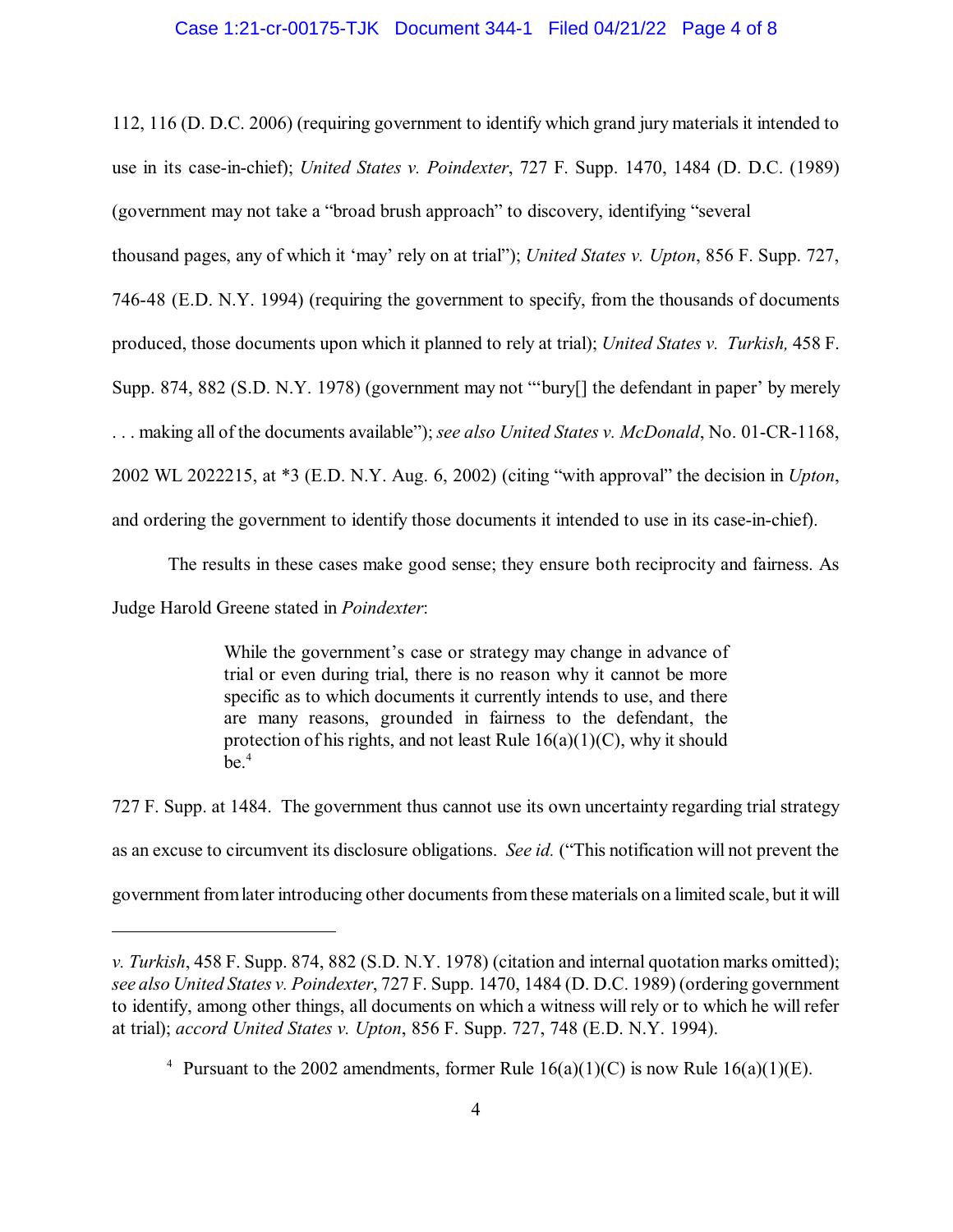### Case 1:21-cr-00175-TJK Document 344-1 Filed 04/21/22 Page 5 of 8

give the defendant some notice as to which among the thousands of documents are likely to be part of the government's case-in-chief.") (citing *Turkish*).<sup>5</sup>

Accordingly, the government should be ordered to identify, from within the terabyte volume of materials produced to defendants, the items it intends to offer in evidence in its case-in-chief at trial, $6$  or that will be relied on or referred to by any witness called by the government to testify in its case-in-chief. In addition, the government should be required "promptly to identify any other [items] when and if a decision is made between now and trial to offer or to use or to refer to such [items]." *Turkish*, 458 F. Supp. at 882 (footnote omitted). This should happen forthwith to avoid any further delays in the start of the trial and to provide fundamental fairness to Mr. Rehl and his codefendants in case where the government has at its disposals hundreds of staff including multiple prosecutors, paralegals, computer and technical staff, federal and local law enforcement entities and untold others at its disposal.

Lastly, there is no dispute that the Court has discretion to grant this relief. *See Anderson*, 416 F. Supp.2d at 113 ("the government does not contest that the Court hassuch discretion"); FED. R. CRIM. P. 16 Advisory Committee Note to 1974 Amendment ("The rule is intended to prescribe the minimum amount of discovery to which the parties are entitled. It is not intended to limit the

<sup>&</sup>lt;sup>5</sup> Nor is it a response for the government to direct Mr. Rehl to his own knowledge of the documents or to suggest that this motion should be denied because the government intends to provide scanned exhibits before trial. Such arguments "do not adequately explain why defendants should be kept in the dark until trial." *Upton*, 856 F. Supp. at 748.

<sup>&</sup>lt;sup>6</sup> Because "[a] 'case-in-chief' is defined as '[t]he part of a trial in which a party presents evidence to support its claimor defense,'" the notice requirement applies with respect to any itemthe government intends to introduce – on direct or cross-examination – that "buttresses [its] theory of the case." *Hsia*, 2000 WL 195067, at \*2 (quoting *Black's Law Dictionary* 207 (7th ed. 1999)).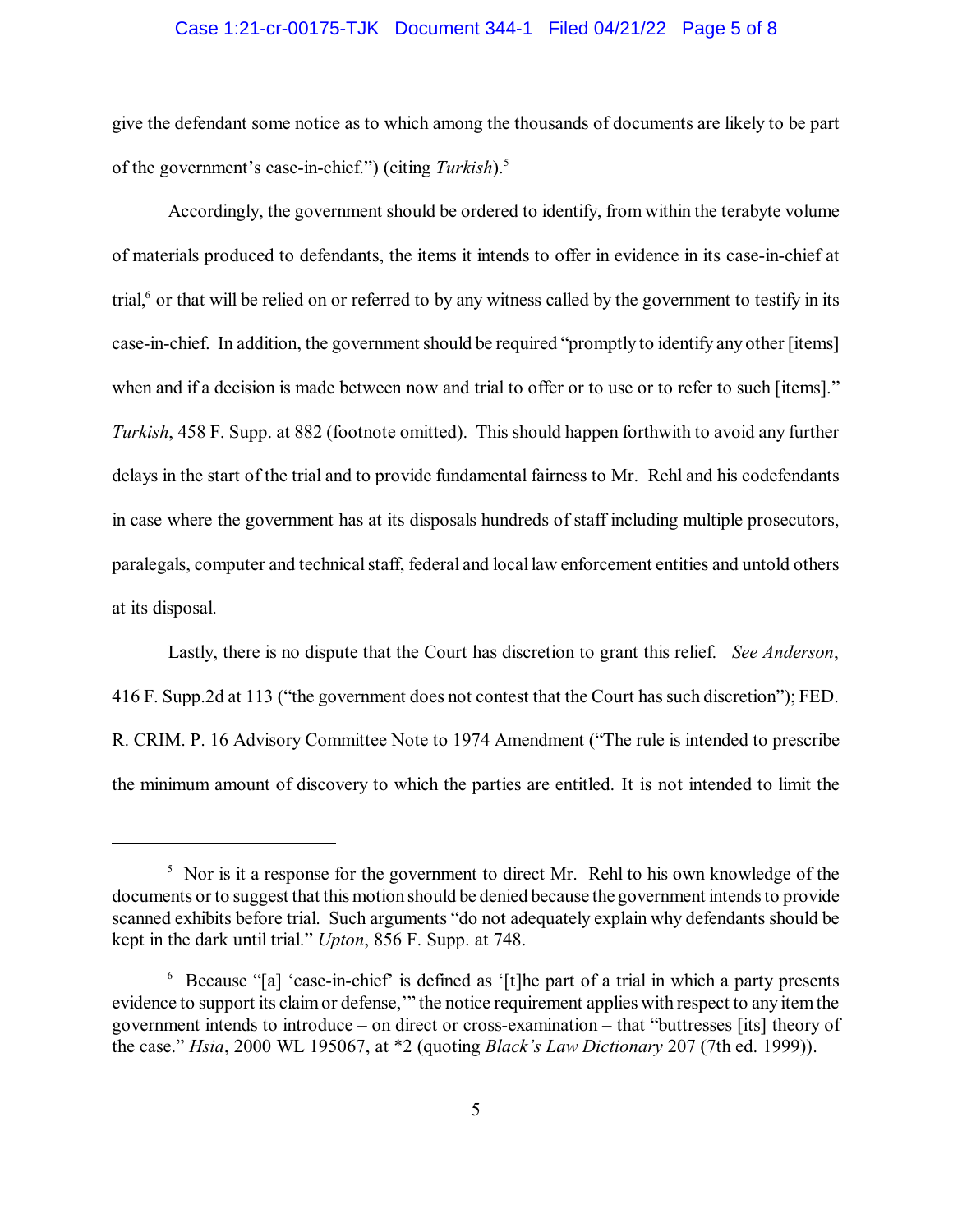judge's discretion to order broader discovery in appropriate cases.").

# **II. THE GOVERNMENT MUST ALSO MAKE A SIMILAR IDENTIFICATION WITH RESPECT TO MATERIALS IN THE POSSESSION OF THE CAPITOL POLICE AND OTHER GOVERNMENT ENTITIES AND THOSE SEIZED FROM MR. REHL AND HIS CODEFENDANTS**

The foregoing discussion of Rule 16, *Anderson, Poindexter*, *Hsia*, and related cases also applies to materials stored at the United States Capitol and other government entities. Such materials as well as materials seized from Mr. Rehl and his codefendants, are subject to the further requirements of Federal Rule of Criminal Procedure 12(b)(4)(B). That Rule requires the government, upon defendant's request, to provide "notice of the government's intent to use (in its evidence-in-chief at trial) any evidence that the defendant may be entitled to discover under Rule 16," so that the defendant may "have an opportunity to move to suppress evidence under Rule 12(b)(3)(C)." The Advisory Committee Notes explain the purpose of the Rule:

> In cases in which defendant wishes to know what types of evidence the government intends to use so that he can make his motion to suppress prior to trial, he can request the government to give notice of its intention to use specified evidence which the defendant is entitled to discover under rule 16. Although the defendant is already entitled to discovery of such evidence prior to trial under rule 16, *rule 12 makes it possible for him to avoid the necessity of moving to suppress evidence which the government does not intend to use.*

Fed. R. Crim. P. 12(d) advisory committee's note to 1974 amendment (emphasis added).<sup>7</sup>

Accordingly, Mr. Rehl requests that the government identify pursuant to Rule  $12(b)(4)$  items in the possession ofthe United States Capitol Police, the Metropolitan Police Department, and other federal entities and items seized from Mr. Rehl and his codefendants that it intends to use in its evidence-in-chief at trial. The Advisory Committee Notes make clear that the Rule "provides a

<sup>&</sup>lt;sup>7</sup> Pursuant to the 2002 amendments, former Rule 12(d) is now Rule 12(b)(4).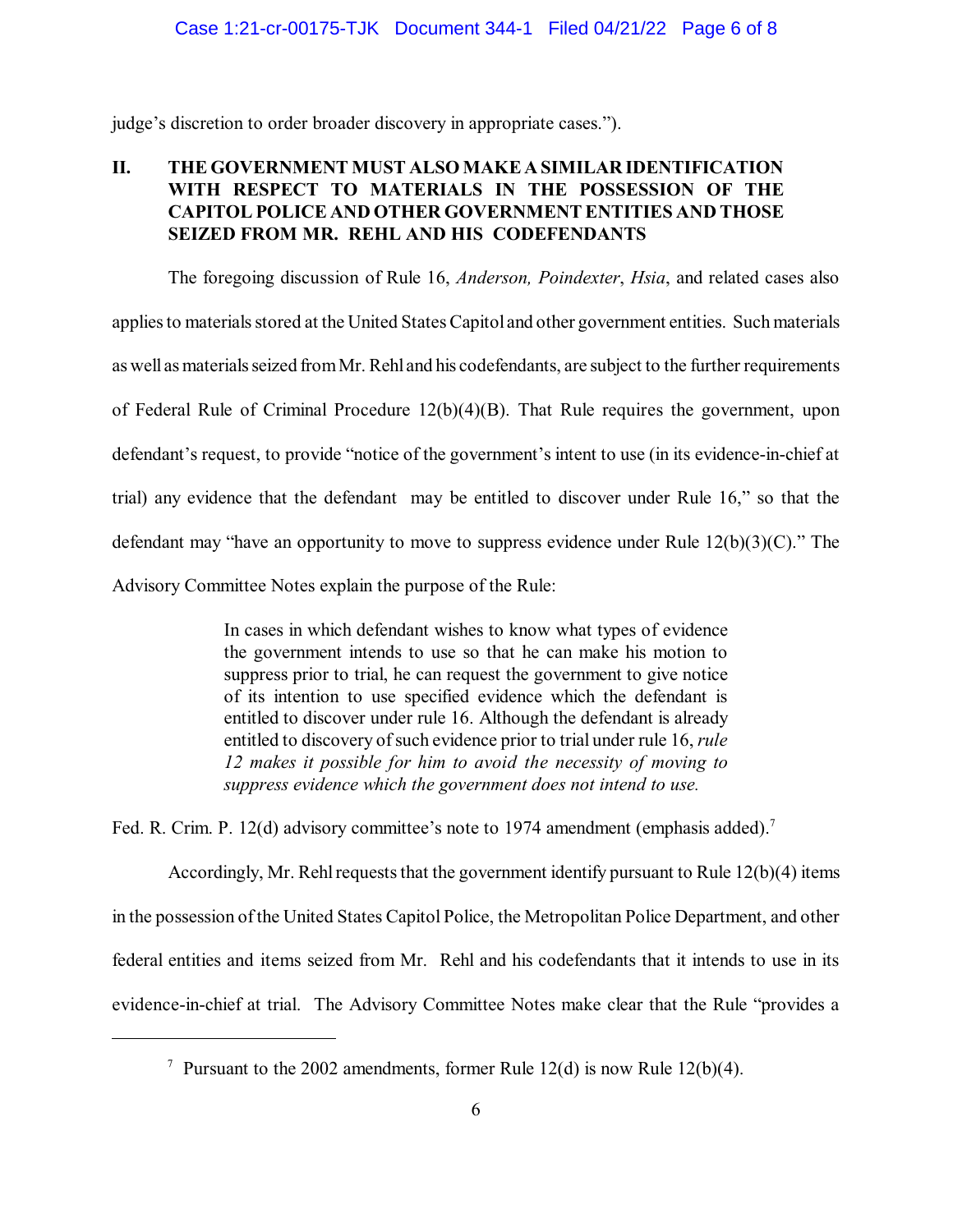### Case 1:21-cr-00175-TJK Document 344-1 Filed 04/21/22 Page 7 of 8

mechanism for *insuring* that a defendant knows of the government's intention to use evidence to which the defendant may want to object," and that "[a] failure to comply with the *duty* of giving notice could lead to the suppression of evidence." *Id.* (emphases added); *see also* Fed. R. Crim. P. 12(b)(4) advisory committee's note to 2002 amendments (stating that Rule 12(b)(4) "addresses the government's*requirement* to disclose discoverable information for the purpose of facilitating timely defense objections and motions") (emphasis added); *Anderson,* 416 F. Supp. 2d at 112 ("Defendant's entitlement under Rule 12(b)(4)(B), then, is clear: of the material seized from [the defendant's] home and office, the government must notify defendant of the evidence that it intends to use in its case-in-chief-that is, the evidence that will appear on the government's exhibit list for trial."); *United States v. Norman*, No. 04-CR-30015-DRH-4, 2005 WL 2739082, slip op. at \*2 (S.D. Ill. Oct. 24, 2005) ("[T]he government is *obligated* to comply with . . . Rule 12(b)(4)(B).") (emphasis added).

Moreover, the government's response must identify "*exactly* what evidence, discoverable under Rule 16, the government intends to rely upon in its case in chief at trial." *United States v. Kelley*, 120 F. R. D. 103, 107 (E.D. Wis. 1988) (emphasis added);*see also United States v. Bernard*, Crim. A. No. 92-558, 1993 WL 121258, at \*2 (E.D. La. Apr. 14, 1993) ("[T]he government has not *specifically identified* which . . . documents it intends to use at trial.") (emphasis added). The government cannot avoid this obligation on the grounds that (1) voluminous discovery has been provided to the defendant, or (2) the defendant is sufficiently familiar with the evidence to make a knowledgeable decision regarding a motion to suppress. *See Kelley*, 120 F.R.D. at 107 (holding that an "open-file policy" is not responsive to a motion under the Rule); *United States v. Bernard*, Crim. A. No. 92-558, 1993 WL 92507, at \*1 (E.D. La. Mar. 19, 1993) (holding that the purpose of the Rule isto provide *notice* to the defendant ofRule 16 evidence the government plansto use in its case-